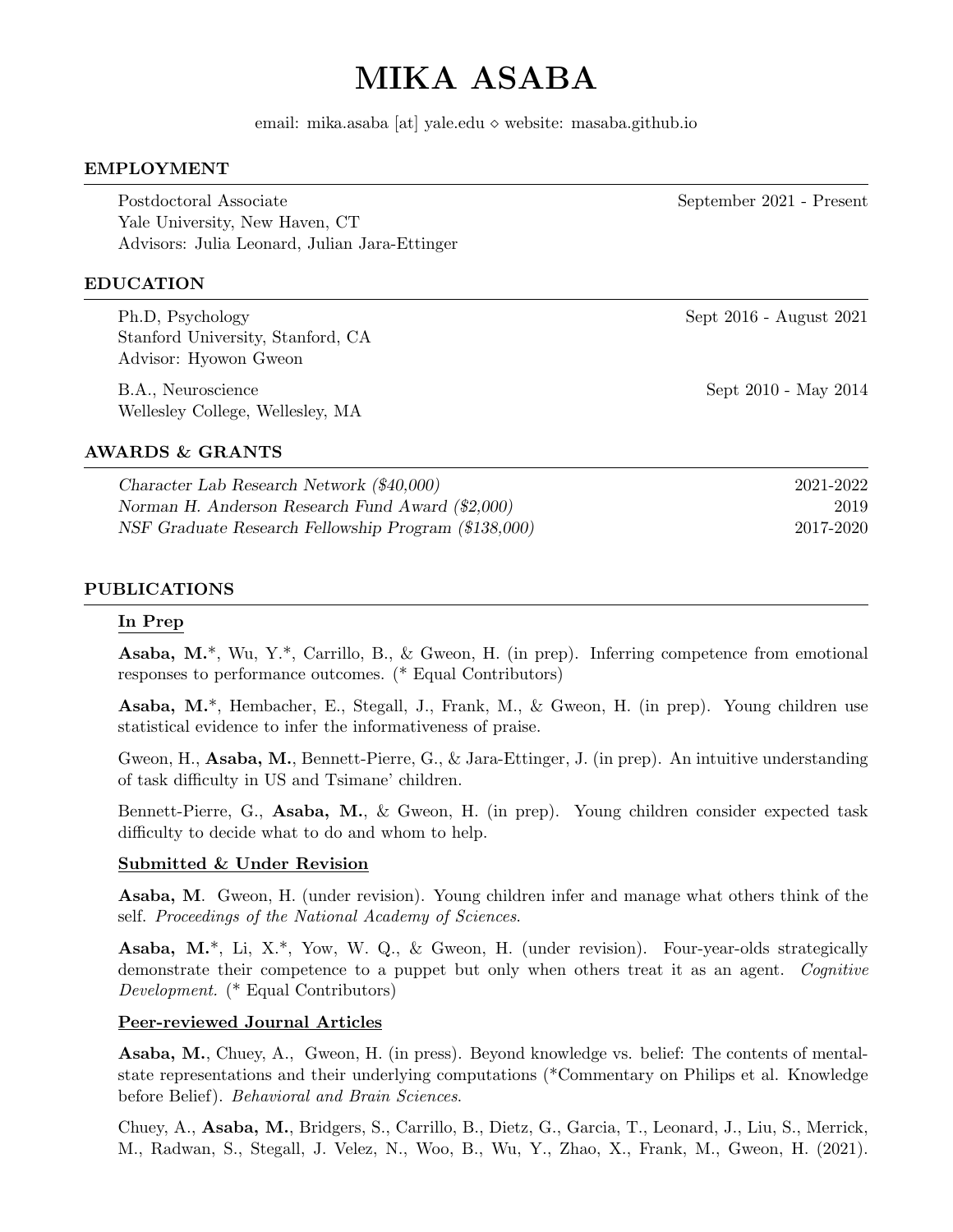Moderated online data-collection for developmental research: methods and replications. Frontiers in psychology, 4968.

**Asaba, M.\***, Ong, D.\*, & Gweon, H. (2019). Children integrate physical and social information to reason about the emotional consequences of others' expectations. *Developmental Psychology*, 55(8), 1680-1693. (\* Equal Contributors)

Gweon, H., Asaba, M. (2018). Order matters: Children's evaluation of under-informative teachers depends on context. Child Development, 89(3), e278-e292.

Koster-Hale, J., Richardson, H., Velez-Alicea, N., Asaba, M., Young, L., Saxe, R. (2017). Mentalizing regions represent distributed, continuous, and abstract dimensions of others' beliefs. Neuroimage, 161, 9-18.

### Peer-reviewed Conference Proceedings

Wu\*, Y., Tessler\*, M. H., Asaba, M., Zhu, P., Gweon, H., Frank, M. C. (2021). Integrating emotional expressions with utterances in pragmatic inference. Proceedings of the 43rd Annual Conference of the Cognitive Science Society. (\* Equal Contributors)

Ong, D., Asaba, M., Lim, H. Y., Chen, P., Gweon, H. (2021). "If only Santa had one more present: Exploring the development of near-miss counterfactual reasoning. Proceedings of the 43rd Annual Conference of the Cognitive Science Society.

Asaba, M., Wu, Y., Carrillo, B., & Gweon, H. (2020). You're surprised at her success? Inferring competence from emotional responses to performance outcomes. Proceedings of the 42nd Annual Conference of the Cognitive Science Society. (\* Equal Contributors)

Asaba, M. & Gweon, H. (2019). A friend or a toy? Four-year-olds strategically demonstrate their competence to a puppet but only when others treat it as an agent. Proceedings of the 41st Annual Conference of the Cognitive Science Society.

Asaba, M. & Gweon, H. (2018). Look, I can do it! Young children forego opportunities to teach others to demonstrate their own competence. Proceedings of the  $40th$  Annual Conference of the Cognitive Science Society.

Asaba, M., Hembacher, E., Qiu, H., Anderson, B., Frank, M., & Gweon, H. (2018). Young children use statistical evidence to infer the informativeness of praise. Proceedings of the 40th Annual Conference of the Cognitive Science Society.

Bennett-Pierre, G., Asaba, M., & Gweon, H. (2018). Preschoolers consider expected task difficulty to decide what to do and whom to help. Proceedings of the 40th Annual Conference of the Cognitive Science Society. Proceedings of the 40th Annual Conference of the Cognitive Science Society.

Yoon, E., MacDonald, K., Asaba, M., Gweon, H., & Frank, M. (2018). Balancing informational and social goals in active learning.

Gweon, H., Asaba, M., & Bennett-Pierre, G. (2017). Reverse-engineering the process: Adults and preschoolers' ability to infer the difficulty of novel tasks. Proceedings of the 39th Annual Conference of the Cognitive Science Society.

Asaba, M. & Gweon, H. (2016). Who Should I Tell? Young Children Correct and Maintain Others' Beliefs about the Self. Proceedings of the 38th Annual Conference of the Cognitive Science Society.

Ong, D., Asaba, M. & Gweon, H. (2016). Young children and adults integrate others' past expectations and current outcomes to reason about other's emotions. Proceedings of the 38th Annual Conference of the Cognitive Science Society.

Gweon, H. & Asaba, M. (2015). Knowing what he could have shown: The role of alternatives in children's evaluation of under-informative teachers. Proceedings of the 37th Annual Conference of the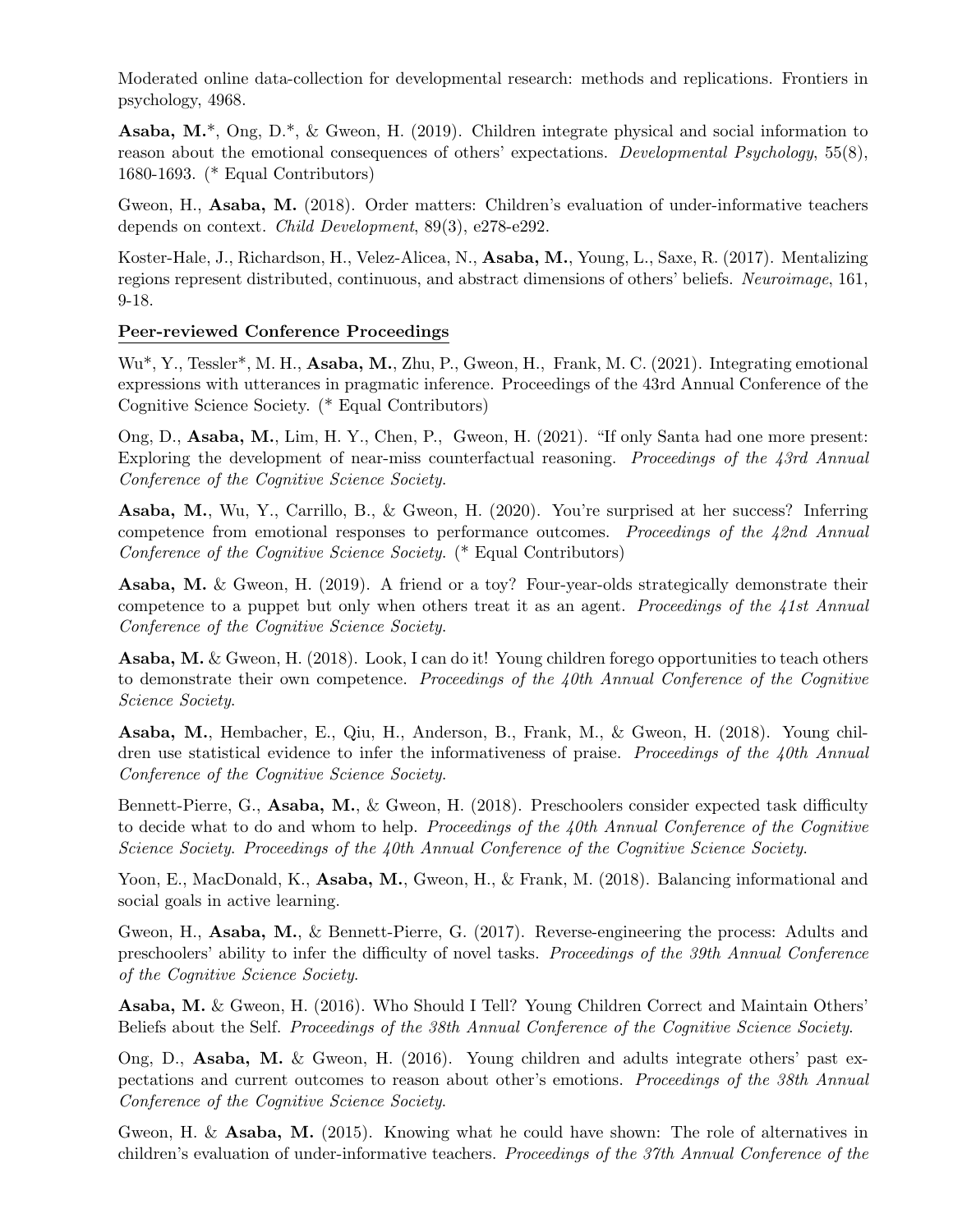## Cognitive Science Society.

# Chapters

Asaba, M. & Gweon, H. (2020). Learning about others to learn about the self: Early reasoning about the informativeness of others' praise. In E. Brummelman (Ed.), Current Issues in Social Psychology: Psychology of Praise. Routledge.

## CONFERENCE PRESENTATIONS

## Talks

Asaba, M. & Gweon, H. (2020). Young children revise and maintain others' beliefs about the self. Budapest CEU Conference in Cognitive Development. \*Organized Symposium: Towards a more diverse science of Theory of Mind: Measurements, mechanisms, and functions

Asaba, M. & Gweon, H. (2019). Children can use statistical information to infer the informativeness of others praise. Cognitive Development Society Conference.

Asaba, M., Li, X., Yow, Q., & Gweon, H. (2019). A friend, or a toy? Four year-olds strategically demonstrate their competence even to a puppet. Talk at the 41st Annual Cognitive Science Conference.

Asaba, M. & Gweon, H. (2019). Look, I can do it! Young children use others' prior observations to communicate about the self. Talk at the Society for Research in Child Development conference. \*Organized Symposium: Managing Others' Beliefs About the Self: Bridging Reputation Management and Theory of Mind

Asaba, M. & Gweon, H. (2018). Look, I can do it! Young children forego opportunities to teach others to demonstrate their own competence. Talk at the  $\mu$ 0th Annual Conference of the Cognitive Science Society.

Asaba, M., Hembacher, E., Qiu, H., Anderson, B., Frank, M., & Gweon, H. (2018). Young children use statistical evidence to infer the informativeness of praise. Talk at the 40th Annual Conference of the Cognitive Science Society.

Asaba, M., Gweon, H. (2017). "I can do it now!" Young children strategically select information to inform others about the self. Talk at Stanford-Berkeley-Santa Cruz Conference.

# Posters

Asaba, M., Gweon, H. (2017). "I can do it now!" Young children strategically select information to inform others about the self. Poster at the 10th Biennial Conference of the Cognitive Development Society.

Asaba, M., Ong, D., Gweon, H. (2017). Young children and adults integrate others' past expectations and current outcomes to reason about other's emotions. Poster at the Society for Research in Child Development Biennial Meeting.

Gweon, H., Asaba, M. (2016). Who was done first? Young children's developing understanding of time and difficulty. Poster at the 38th Annual Conference of the Cognitive Science Society.

Asaba, M., Ong, D., Gweon, H. (2016). Young children and adults integrate others' past expectations and current outcomes to reason about other's emotions. Poster at the 38th Annual Conference of the Cognitive Science Society.

Asaba, M., Gweon, H. (2016). Who Should I Tell? Young Children Correct and Maintain Others' Beliefs about the Self. Poster at the 38th Annual Conference of the Cognitive Science Society.

Asaba, M., Gweon, H. (2016). Who Should I Tell? Young Children Correct and Maintain Others' Beliefs about the Self. Poster at the 43rd Annual Conference of the Society for Philosophy and Psychology.